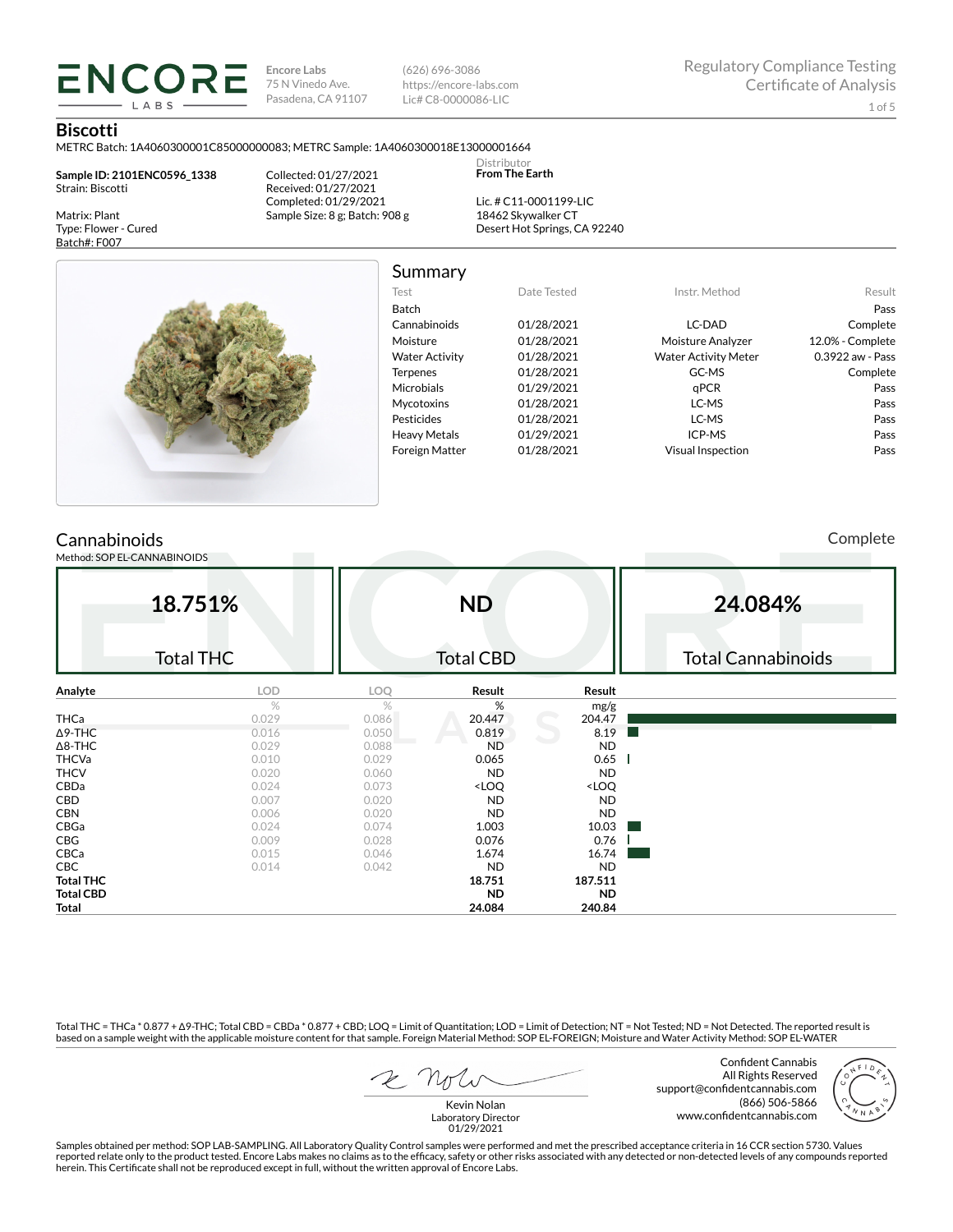**ENCORE Encore Labs** 75 N Vinedo Ave. Pasadena, CA 91107

(626) 696-3086 https://encore-labs.com Lic# C8-0000086-LIC

## **Biscotti**

LABS

|                                                       | METRC Batch: 1A4060300001C85000000083; METRC Sample: 1A4060300018E13000001664 |                                                                              |           |               |  |
|-------------------------------------------------------|-------------------------------------------------------------------------------|------------------------------------------------------------------------------|-----------|---------------|--|
| Sample ID: 2101ENC0596_1338<br>Strain: Biscotti       | Collected: 01/27/2021<br>Received: 01/27/2021                                 | Distributor<br><b>From The Earth</b>                                         |           |               |  |
| Matrix: Plant<br>Type: Flower - Cured<br>Batch#: F007 | Completed: 01/29/2021<br>Sample Size: 8 g; Batch: 908 g                       | Lic. # C11-0001199-LIC<br>18462 Skywalker CT<br>Desert Hot Springs, CA 92240 |           |               |  |
| <b>Terpenes</b>                                       |                                                                               |                                                                              |           |               |  |
| Method: SOP EL-TERPENES                               |                                                                               |                                                                              |           |               |  |
| Analyte                                               | <b>LOD</b>                                                                    | LOQ                                                                          | Result    | <b>Result</b> |  |
|                                                       | $\frac{1}{2}$                                                                 | $\%$                                                                         | %         | mg/g          |  |
| β-Caryophyllene                                       | 0.003                                                                         | 0.011                                                                        | 0.730     | 7.30          |  |
| δ-Limonene                                            | 0.002                                                                         | 0.011                                                                        | 0.523     | 5.23          |  |
| α-Bisabolol                                           | 0.002                                                                         | 0.011                                                                        | 0.249     | 2.49          |  |
| $\alpha$ -Humulene                                    | 0.002                                                                         | 0.011                                                                        | 0.205     | 2.05          |  |
| $\beta$ -Pinene                                       | 0.001                                                                         | 0.011                                                                        | 0.118     | 1.18          |  |
| $\alpha$ -Pinene                                      | 0.001                                                                         | 0.011                                                                        | 0.112     | 1.12          |  |
| β-Myrcene                                             | 0.002                                                                         | 0.011                                                                        | 0.093     | 0.93          |  |
| Linalool                                              | 0.002                                                                         | 0.011                                                                        | 0.084     | 0.84          |  |
| Ocimene                                               | 0.002                                                                         | 0.011                                                                        | 0.056     | 0.56          |  |
| Camphene                                              | 0.001                                                                         | 0.011                                                                        | 0.014     | 0.14          |  |
| $\alpha$ -Terpinene                                   | 0.002                                                                         | 0.011                                                                        | <b>ND</b> | <b>ND</b>     |  |
| cis-Nerolidol                                         | 0.000                                                                         | 0.005                                                                        | <b>ND</b> | <b>ND</b>     |  |
| δ-3-Carene                                            | 0.001                                                                         | 0.011                                                                        | <b>ND</b> | <b>ND</b>     |  |
| Eucalyptol                                            | 0.002                                                                         | 0.011                                                                        | <b>ND</b> | <b>ND</b>     |  |
| y-Terpinene                                           | 0.002                                                                         | 0.011                                                                        | <b>ND</b> | <b>ND</b>     |  |
| Guaiol                                                | 0.002                                                                         | 0.011                                                                        | <b>ND</b> | <b>ND</b>     |  |

Isopulegol 0.003 0.011 ND ND Terpinolene  $0.002$   $0.011$   $<$  LOQ  $<$  LOQ trans-Nerolidol 0.001 0.007 ND ND **Total 2.183 21.83**

# Primary Aromas



Date Tested: 01/28/2021<br>LOQ = Limit of Quantitation; LOD = Limit of Detection; NT = Not Tested; ND = Not Detected. The reported result is based on a sample weight with the applicable moisture content for that sample.



E note

Confident Cannabis All Rights Reserved support@confidentcannabis.com (866) 506-5866 www.confidentcannabis.com



Kevin Nolan Laboratory Director 01/29/2021

Samples obtained per method: SOP LAB-SAMPLING. All Laboratory Quality Control samples were performed and met the prescribed acceptance criteria in 16 CCR section 5730. Values reported relate only to the product tested. Encore Labs makes no claims as to the efficacy, safety or other risks associated with any detected or non-detected levels of any compounds reported<br>herein. This Certificate shall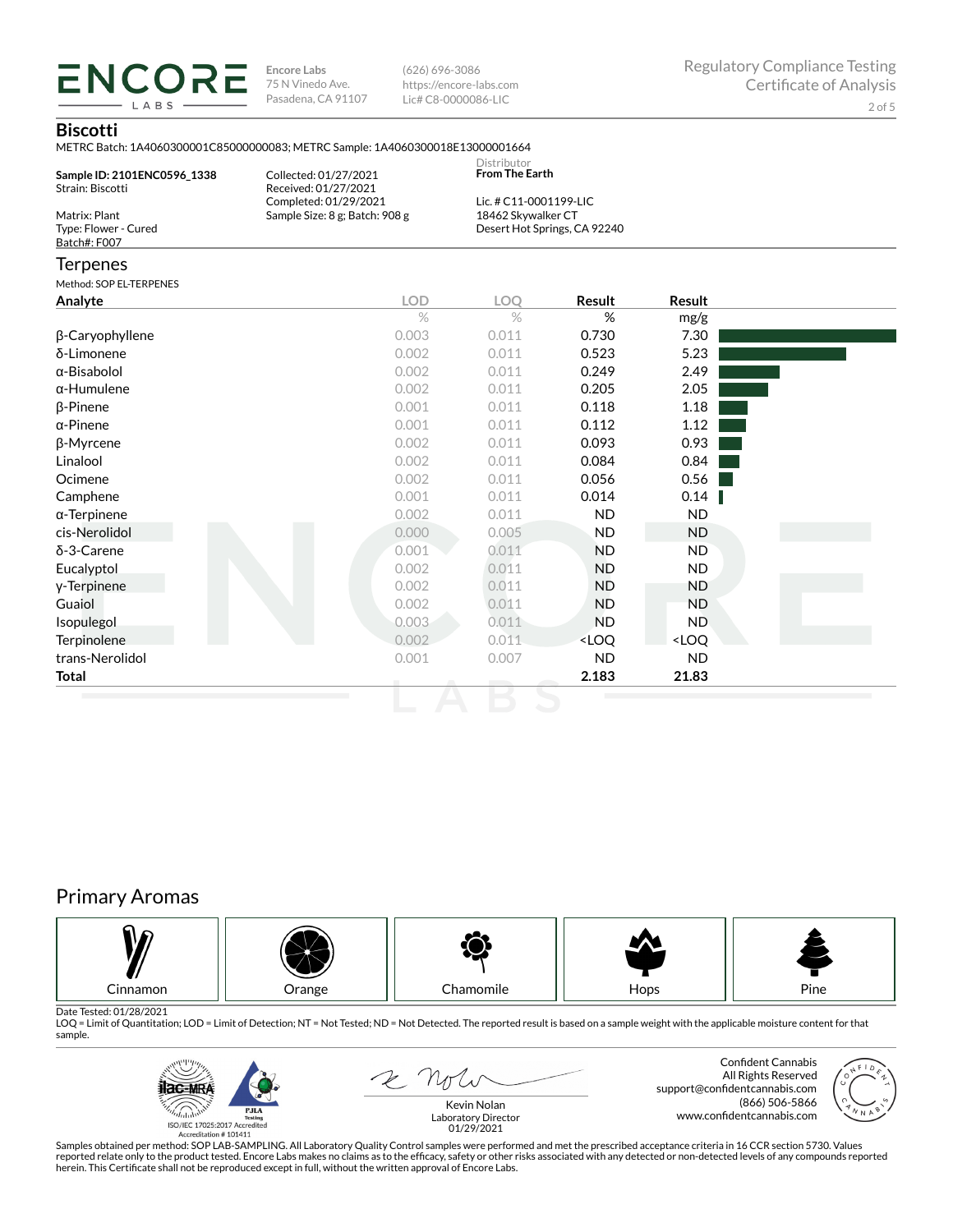**Encore Labs** 75 N Vinedo Ave. Pasadena, CA 91107 (626) 696-3086 https://encore-labs.com Lic# C8-0000086-LIC

> **Distributor From The Earth**

### **Biscotti**

Matrix: Plant Type: Flower - Cured Batch#: F007

Pesticides

METRC Batch: 1A4060300001C85000000083; METRC Sample: 1A4060300018E13000001664

**Sample ID: 2101ENC0596\_1338** Strain: Biscotti

**ENCORE** LABS

> Received: 01/27/2021 Completed: 01/29/2021 Sample Size: 8 g; Batch: 908 g

Collected: 01/27/2021

Lic. # C11-0001199-LIC 18462 Skywalker CT Desert Hot Springs, CA 92240

#### Method: SOP EL-PesticidesLCMS LC-MS **Analyte LOD LOQ Limit Result Status**  $\mu$ g/g  $\mu$ g/g  $\mu$ g/g  $\mu$ g/g Abamectin 0.005 0.02 0.1 ND Pass Acephate 0.002 0.01 0.1 ND Pass Acequinocyl 0.01 0.02 0.1 ND Pass Acetamiprid 0.005 0.02 0.1 ND Pass Aldicarb 0.05 0.1 0.05 ND Pass Azoxystrobin 0.005 0.02 0.1 ND Pass Bifenazate 0.005 0.01 0.1 ND Pass Bifenthrin 0.005 0.01 3 ND Pass Boscalid 0.02 0.05 0.1 ND Pass **Captan 12 0.2 0.3 0.7 ND Pass Carbaryl 0.02 0.05 0.5 ND Pass** Carbofuran 0.05 0.1 0.05 ND Pass Chlorantraniliprole 0.002 0.01 10 ND Pass Chlordane 0.05 0.1 0.05 ND Pass Chlorfenapyr 0.05 0.1 0.05 ND Pass Chlorpyrifos 0.05 0.1 0.05 ND Pass Clofentezine 0.01 0.02 0.1 ND Pass Coumaphos 0.02 0.05 0.02 ND Pass Cyfluthrin 0.05 0.1 2 ND Pass Cypermethrin 0.1 0.2 1 ND Pass Daminozide 0.02 0.05 0.02 ND Pass **Diazinon** 0.002 0.01 0.1 ND Pass Dichlorvos 0.02 0.05 0.02 ND Pass Dimethoate 0.02 0.05 0.02 ND Pass Dimethomorph 0.005 0.02 2 ND Pass Ethoprophos 0.05 0.1 0.05 ND Pass Etofenprox 0.05 0.1 0.05 ND Pass Etoxazole 0.005 0.02 0.1 ND Pass Fenhexamid 0.005 0.02 0.1 ND Pass Fenoxycarb 0.05 0.1 0.05 ND Pass Fenpyroximate 0.005 0.02 0.1 ND Pass Fipronil 0.05 0.1 0.05 ND Pass Flonicamid 0.01 0.02 0.1 ND Pass **Analyte LOD LOQ Limit Result Status**  $\mu$ g/g  $\mu$ g/g  $\mu$ g/g  $\mu$ g/g Fludioxonil 0.01 0.05 0.1 ND Pass Hexythiazox 0.005 0.02 0.1 ND Pass **Imazalil 11 0.05 0.1 0.05 ND Pass** Imidacloprid 0.005 0.02 5 ND Pass Kresoxim Methyl  $0.005$  0.02 0.1 ND Pass **Malathion** 0.02 0.05 0.5 **ND Pass** Metalaxyl 0.002 0.005 2 ND Pass Methiocarb 0.05 0.1 0.05 ND Pass **Methomyl** 0.01 0.02 1 **ND Pass** Mevinphos 0.02 0.05 0.02 ND Pass Myclobutanil 0.005 0.01 0.1 ND Pass **Naled 1200 0.01 0.02 0.1 ND Pass Oxamyl** 0.005 0.01 0.5 **ND Pass** Paclobutrazol 0.05 0.1 0.05 ND Pass Parathion Methyl 0.02 0.05 0.02 ND Pass Pentachloronitrobenzene 0.02 0.05 0.1 ND Pass Permethrin 0.02 0.05 0.5 ND Pass **Phosmet** 0.01 0.02 0.1 **ND Pass** Piperonyl Butoxide 0.002 0.01 3 ND Pass Prallethrin 0.005 0.02 0.1 ND Pass Propiconazole 0.005 0.01 0.1 ND Pass **Propoxur 1988 0.05 0.1 0.05 ND Pass** Pyrethrins 0.02 0.05 0.5 ND Pass **Pyridaben 1988 0.005 0.01 0.1 ND Pass Spinetoram 0.005 0.01 0.1 ND Pass** Spinosad 0.005 0.01 0.1 ND Pass Spiromesifen 0.01 0.02 0.1 ND Pass Spirotetramat 0.005 0.01 0.1 ND Pass Spiroxamine 0.05 0.1 0.05 ND Pass Tebuconazole 0.005 0.01 0.1 ND Pass Thiacloprid 0.02 0.05 0.02 ND Pass Thiamethoxam 0.005 0.01 5 ND Pass Trifloxystrobin 0.005 0.01 0.1 ND Pass

LOQ = Limit of Quantitation; LOD = Limit of Detection; NT = Not Tested; ND = Not Detected.

**Hac-MRA PJLA**  $d_{\rm obs}$ ISO/IEC 17025:2017 Accredited

Accreditation #101411

Z Not

Confident Cannabis All Rights Reserved support@confidentcannabis.com (866) 506-5866 www.confidentcannabis.com



Kevin Nolan Laboratory Director 01/29/2021

Samples obtained per method: SOP LAB-SAMPLING. All Laboratory Quality Control samples were performed and met the prescribed acceptance criteria in 16 CCR section 5730. Values reported relate only to the product tested. Encore Labs makes no claims as to the efficacy, safety or other risks associated with any detected or non-detected levels of any compounds reported herein. This Certificate shall not be reproduced except in full, without the written approval of Encore Labs.

Pass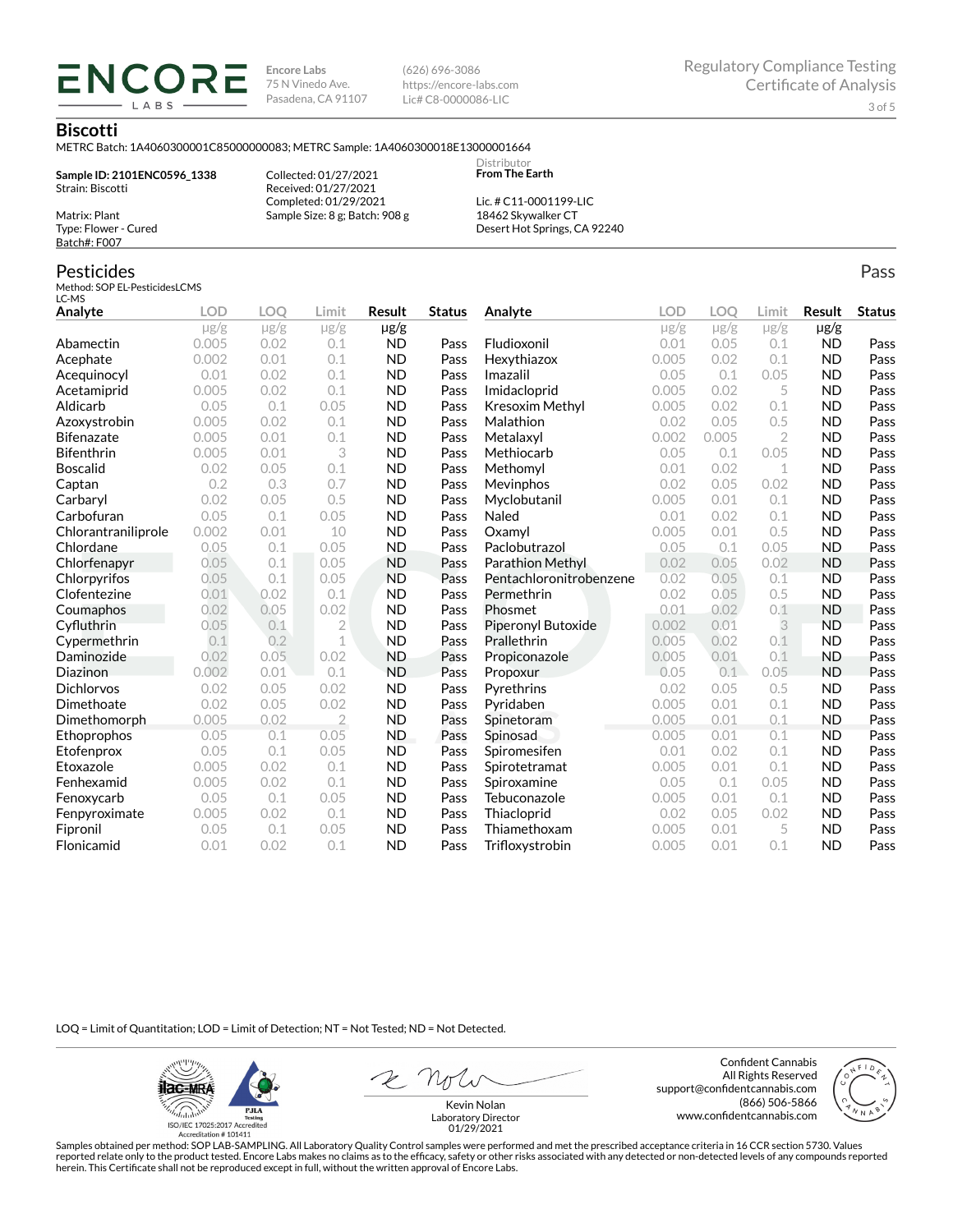**ENCORE** LABS

**Encore Labs** 75 N Vinedo Ave. Pasadena, CA 91107

(626) 696-3086 https://encore-labs.com Lic# C8-0000086-LIC

Pass

### **Biscotti**

METRC Batch: 1A4060300001C85000000083; METRC Sample: 1A4060300018E13000001664

|                                        |                                | Distributor                                  |  |  |
|----------------------------------------|--------------------------------|----------------------------------------------|--|--|
| Sample ID: 2101ENC0596 1338            | Collected: 01/27/2021          | <b>From The Earth</b>                        |  |  |
| Strain: Biscotti                       | Received: 01/27/2021           |                                              |  |  |
|                                        | Completed: 01/29/2021          | Lic. # C11-0001199-LIC<br>18462 Skywalker CT |  |  |
| Matrix: Plant                          | Sample Size: 8 g; Batch: 908 g |                                              |  |  |
| Type: Flower - Cured                   |                                | Desert Hot Springs, CA 92240                 |  |  |
| Batch#: F007                           |                                |                                              |  |  |
| <b>Mycotoxins</b>                      |                                |                                              |  |  |
| Method: SOP EL-PesticidesLCMS<br>LC-MS |                                |                                              |  |  |
| .                                      | <b>COMPANY</b>                 |                                              |  |  |

| Analyte                 | LOD.       | LOC        | Limit      | Result    | <b>Status</b> |
|-------------------------|------------|------------|------------|-----------|---------------|
|                         | $\mu$ g/kg | $\mu$ g/kg | $\mu$ g/kg | µg/kg     |               |
| <b>B1</b>               |            |            |            | <b>ND</b> | Tested        |
| <b>B2</b>               |            |            |            | <b>ND</b> | <b>Tested</b> |
| G1                      |            |            |            | <b>ND</b> | <b>Tested</b> |
| G <sub>2</sub>          |            |            |            | <b>ND</b> | <b>Tested</b> |
| Ochratoxin A            |            |            | 20         | <b>ND</b> | Pass          |
| <b>Total Aflatoxins</b> |            |            | 20         | <b>ND</b> | Pass          |



Date Tested: 01/28/2021 LOQ = Limit of Quantitation; LOD = Limit of Detection; NT = Not Tested; ND = Not Detected.



 $R$  Mr

Confident Cannabis All Rights Reserved support@confidentcannabis.com (866) 506-5866 www.confidentcannabis.com



Kevin Nolan Laboratory Director 01/29/2021

Samples obtained per method: SOP LAB-SAMPLING. All Laboratory Quality Control samples were performed and met the prescribed acceptance criteria in 16 CCR section 5730. Values reported relate only to the product tested. Encore Labs makes no claims as to the efficacy, safety or other risks associated with any detected or non-detected levels of any compounds reported<br>herein. This Certificate shall